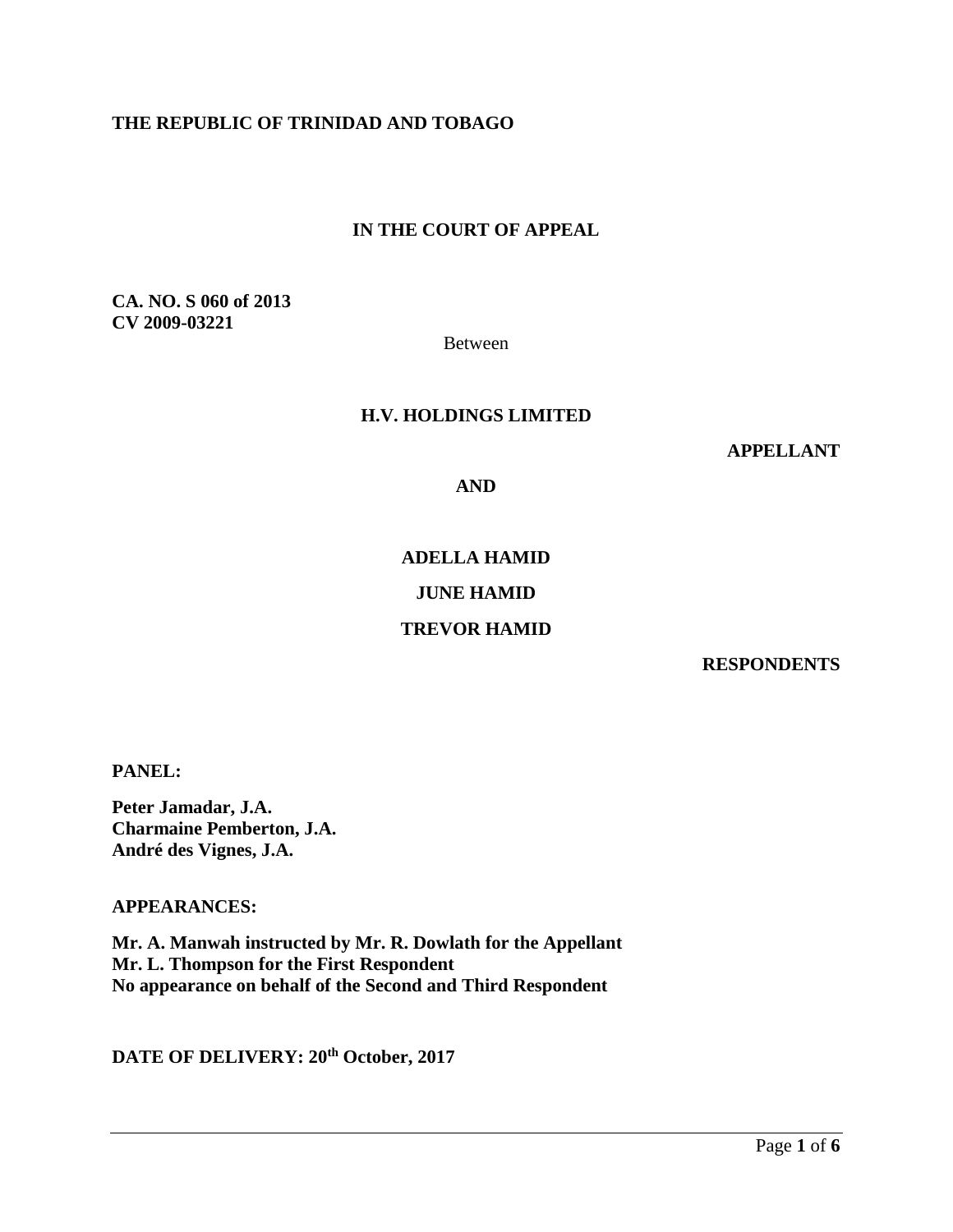### **JUDGMENT**

- 1. This is an appeal against the decision of Seepersad J. ("the trial Judge") to dismiss the Appellant's claim for possession of Lots 95 and 95A, Guaracara Tabaquite Road, Marabella.
- 2. By Notice of Appeal filed on  $13<sup>th</sup>$  March 2013, the Appellant challenged the trial Judge's findings that the document annexed to the Witness Statement of Byron Gopaul and marked "BG4" was not served on Ernestine Hamid, ("Mrs. Hamid") the wife of Abdool Hamid, deceased ("the deceased") on  $16<sup>th</sup>$  June 1970. The Appellant contends that the trial Judge's decision cannot be supported by the evidence and/or is against the weight of the evidence and/or is contrary to law.
- 3. At the trial, Byron Gopaul and Hollister Taylor gave evidence on behalf of the Appellant and the First Respondent gave evidence on behalf of the Respondents.
- 4. In his judgment, the trial Judge identified as an issue "*whether a Notice to quit dated 15th June 1970 was duly served on Abdool Hamid and, if so, what was the effect and/or validity of the said Notice.*"
- 5. On this issue, the trial Judge was not satisfied on a balance of probabilities that the document annexed as "BG4" was in fact the document served on Mrs. Hamid for the following reasons:
	- (i) the Notice to quit bore no endorsement as to service thereon;
	- (ii) Byron Gopaul did not say that he read the notice given to Mrs. Hamid before the same was handed over to her;
	- (iii) the record of service, "BG5", did not have annexed thereto a notice dated  $15<sup>th</sup>$  June 1970 addressed to the deceased or any notice at all; and
	- (iv) the First Respondent annexed to her Witness Statement a Notice dated  $9<sup>th</sup>$  July 1996 from the Appellant to the Estate of the deceased which called upon his Estate to pay rent and taxes for the years 1994 to 1996 in the amount of \$505.68. The trial Judge found that this Notice was inconsistent with the Appellant's case and cast significant doubt as to the veracity of the Appellant's position.
- 6. Accordingly, the trial Judge refused to hold that:
	- (i) The deceased's contractual tenancy was determined;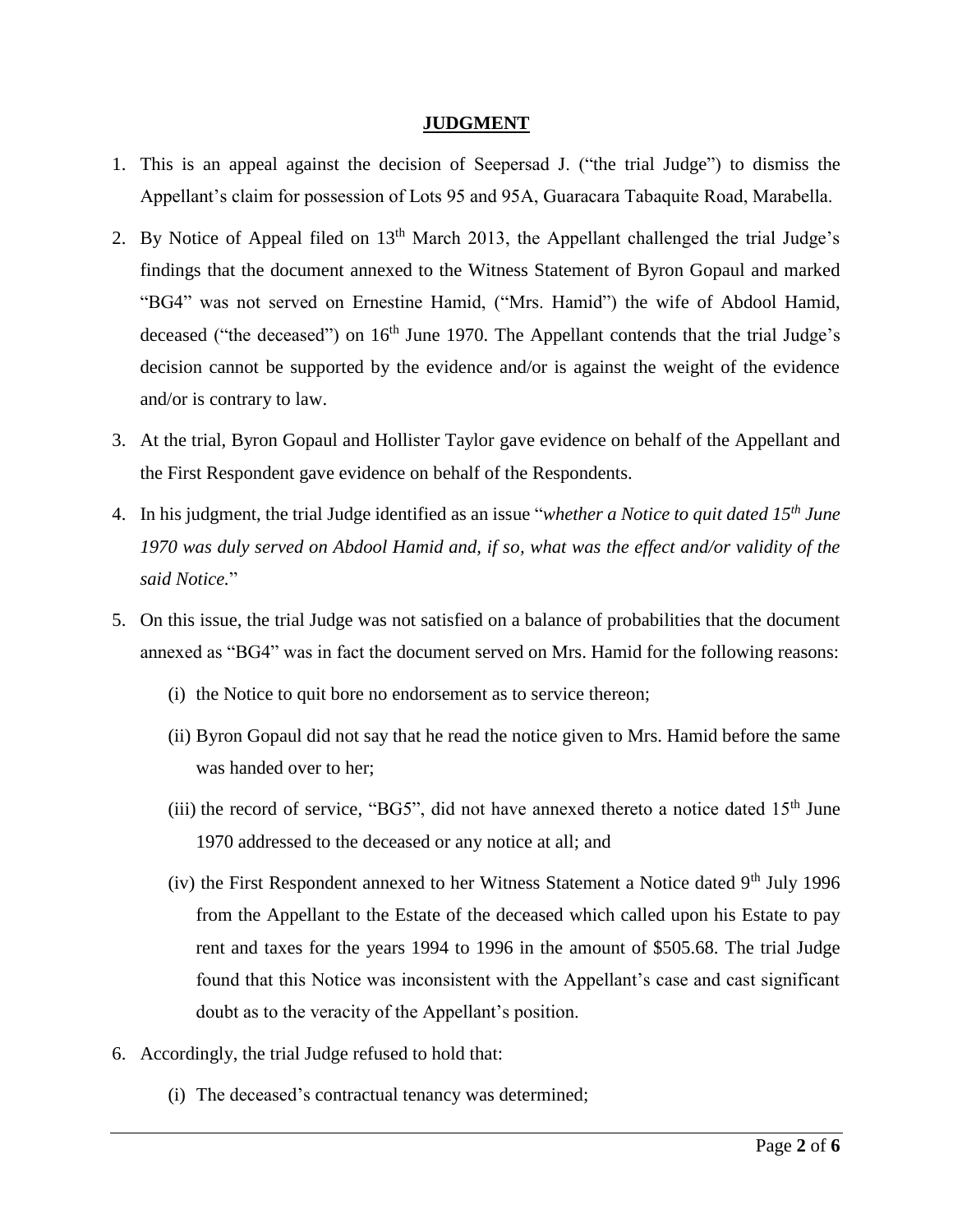- (ii) His continued possession of the subject land was as a statutory tenant under the Rent Restriction Ordinance;
- (iii)Upon his death, his interest passed to Mrs. Hamid; and
- (iv)Upon her death, there was no further transmission to anyone thereby entitling the Appellant to possession of the subject lands.
- 7. This Court notes the following from the receipts annexed to the Witness Statement of the First Respondent:
	- (i) Between June 1970 and June 1983 (bearing in mind that the deceased died on  $11<sup>th</sup>$ June 1983) receipts were issued in the name of the deceased for Land Rent and House Tax without any endorsements thereon to the effect that they were issued without prejudice to the Notice to quit and/or that the deceased was a statutory tenant;
	- (ii) On  $6<sup>th</sup>$  June 1984 a similar receipt, without endorsement, was issued in the name of the deceased, although he was now deceased;
	- (iii) From June 1985 to June 1987, receipts were issued in the name of "the Personal Representative of the Estate of Abdool Hamid  $-$  a statutory tenant" for the years 1985 to 1987;
	- (iv)From June 1985 to June 1992, receipts were issued in the name of "the Personal Representative of the Estate of Abdool Hamid -- a statutory tenant." These 5 receipts were also endorsed with the words "Payment is received without prejudice to Notice to quit served on 16/6/70".
- 8. Further, this Court also notes from the Notes of Evidence that:
	- (i) In the cross-examination of Byron Gopaul, he was not asked whether he read the Notice to quit marked "BG4" before it was handed to Mrs. Hamid;
	- (ii) Mr. Gopaul was not questioned about the Notice to quit not being attached to the Record of service.
	- (iii) The First Respondent gave no evidence in her Witness Statement nor was she cross-examined with respect to a Notice dated  $9<sup>th</sup>$  July, 2006 from the Appellant to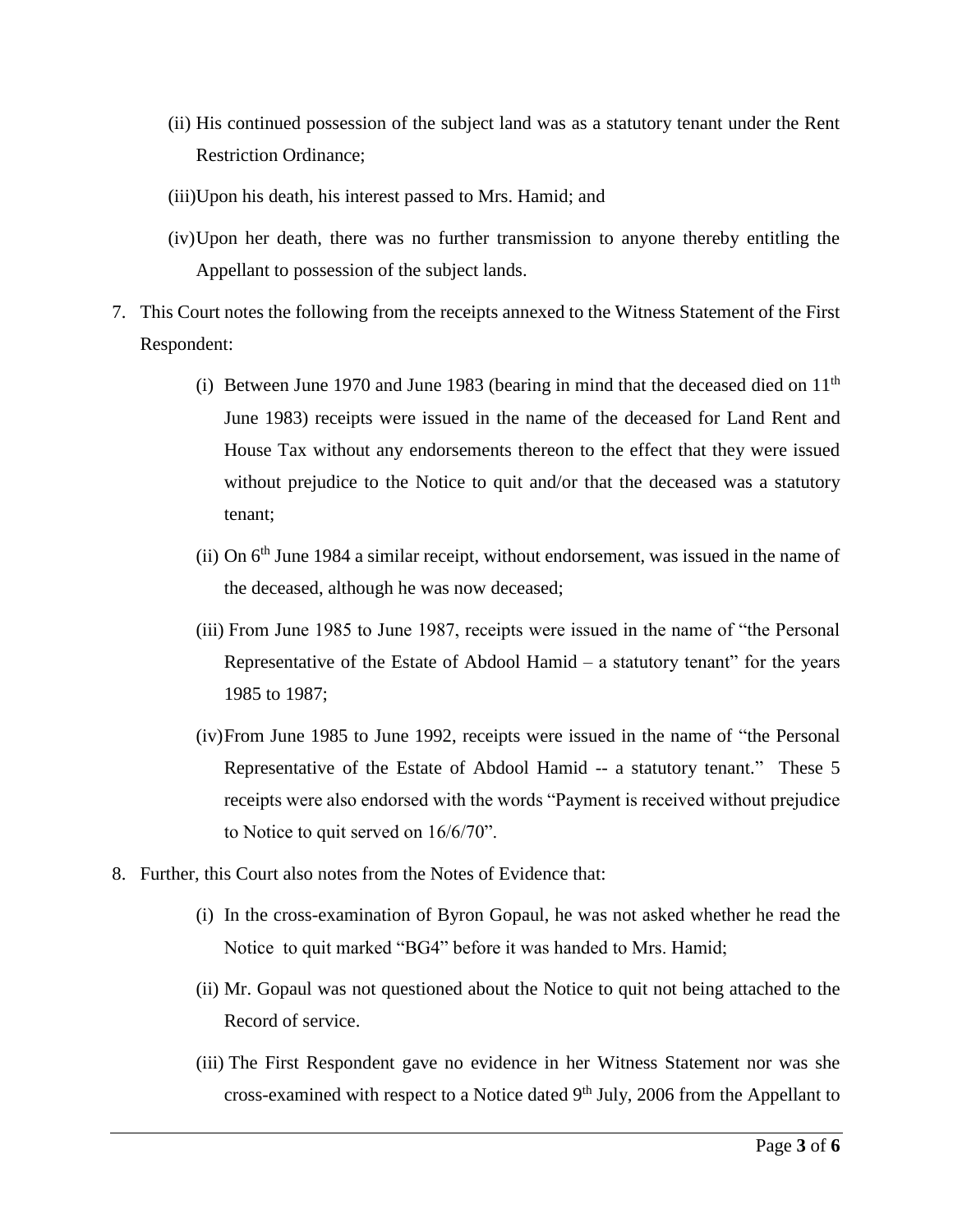the estate of the deceased calling upon his estate to pay rent and taxes for the years 1994 to 1996; and

- (iv)The First Respondent gave no evidence with respect to the service of a Notice to quit in 1970 since she was a child at that time.
- 9. The sole issue to be determined on this appeal, therefore, is whether the trial Judge was plainly wrong in his finding that the Notice to quit marked "BG4" was not served on Mrs. Hamid on 16<sup>th</sup> June 1970.
- 10. It is well settled that in relation to a trial judge's findings of fact, the Court of Appeal ought not to interfere with such findings unless the trial judge is shown to be plainly wrong.<sup>1</sup> In the most recent decision of the Privy Council<sup>2</sup>, the Board cited with approval the following passage from **Henderson v. Foxworth Investments Ltd:<sup>3</sup>**

*"67. It follows that, in the absence of some other identifiable error, such as (without attempting an exhaustive account) a material error of law, or the making of a critical finding of fact which has no basis in the evidence, or a demonstrable misunderstanding of relevant evidence, or a demonstrable failure to consider relevant evidence, an appellate court will interfere with the findings of fact made by a trial judge only if it is satisfied that his decision cannot reasonably be explained or justified."*

- 11. In our opinion, the trial Judge was plainly wrong in his findings of fact for the following reasons:
	- (i) He took into account matters that were neither raised in the evidence nor tested in crossexamination before him, for instance (a) whether or not Byron Gopaul read the Notice to quit, (b) whether the Notice to quit was annexed to the Record of service (c), and a Notice sent in 1996 by the Appellant calling for payment of rent and taxes for 1994 to 1996;

 $\overline{a}$ <sup>1</sup> Beacon Insurance Co. Ltd v. Maharaj Bookstore Ltd [2014]UKPC 21at paras. 12-17; Henderson v. Foxworth Investments Ltd [2014]

<sup>2</sup> Petroleum Company of Trinidad and Tobago Limited v. Ryan and Another [2017] UKPC 30 at para. 15 (delivered on 19th October 2017)

<sup>3</sup> [2014] 1 WLR 2600 at para. 67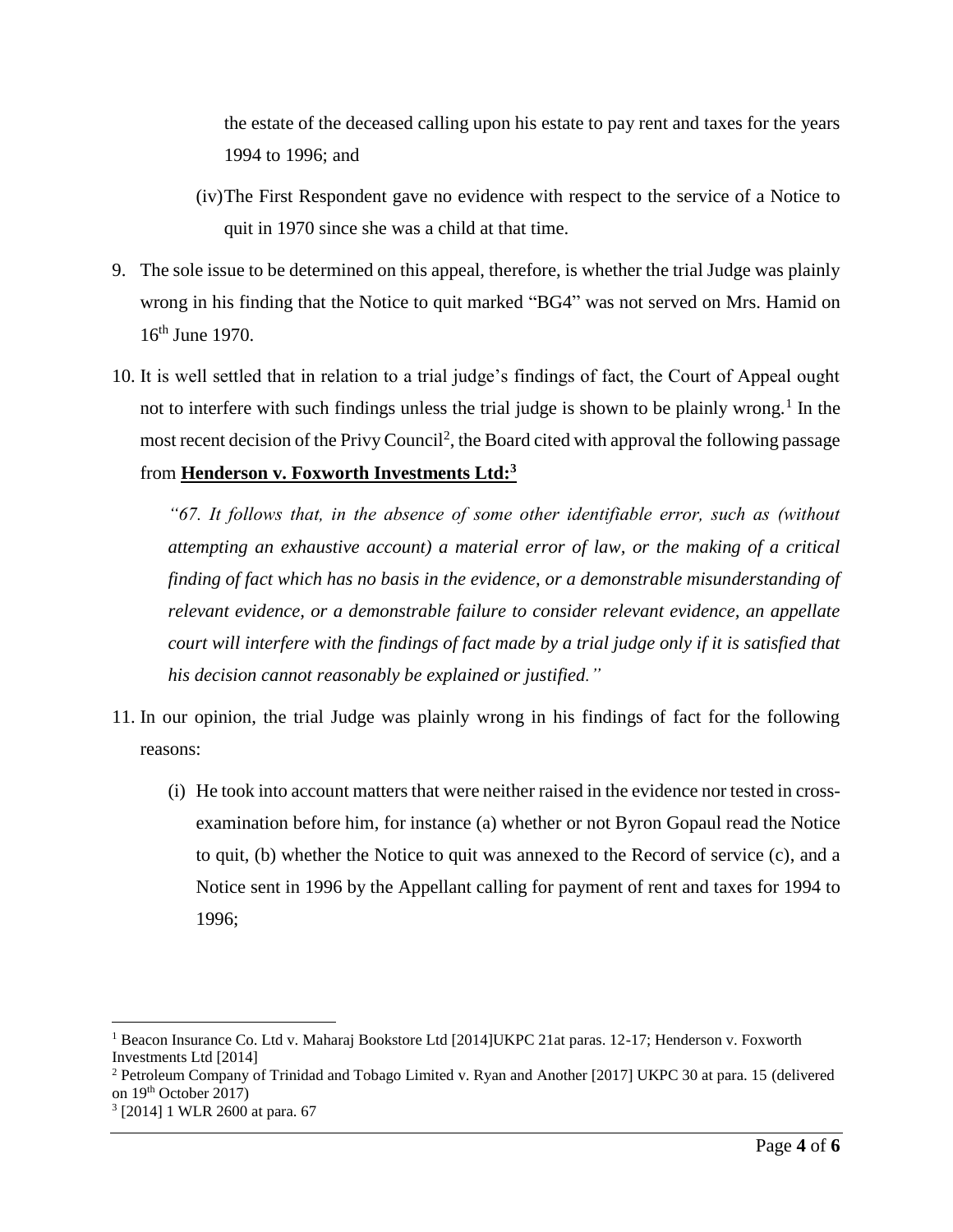- (ii) He failed to take into account that the receipts adduced into evidence by the First Respondent revealed that the receipts issued to the estate of the deceased for 1985 to 1987 included a notation that described the estate as a statutory tenant. This is consistent with the Appellant's case that, after the death of the deceased in 1983, the Appellant was treating Mrs. Hamid as a statutory tenant protected by the Rent Restriction Ordinance;
- (iii) He failed to take into account that the receipts issued by the Appellant from 1988 to 1992 were endorsed with the notations "statutory tenant" and "Payment is received without prejudice to Notice to quit served on 16/6/70." This was again consistent with the Appellant's case that Mrs. Hamid was a statutory tenant and that the Appellant was receiving rent from the estate of the deceased while reserving its rights under the Notice to quit served on  $16<sup>th</sup>$  June, 1970.
- 12. In the circumstances, we are of the opinion that the Court of Appeal, as a Court of review, is entitled to overturn the trial Judge's finding that the Notice to quit was not served on Mrs. Hamid on 16<sup>th</sup> June, 1970. Accordingly, we are prepared to interfere with the trial Judge's finding and to find that, on the evidence of Mr. Gopaul, the Appellant had served Mrs. Hamid with the Notice to quit and that this gave rise to the strong presumption of fact that the Notice to quit reached the deceased.<sup>4</sup> In the absence of any evidence from the First Respondent to rebut this presumption, the trial judge ought to have found that the Notice to quit was duly served on the deceased and that it terminated his contractual tenancy on 31<sup>st</sup> December 1970. Thereafter, the deceased was entitled to remain possession as a statutory tenant protected by the Rent Restriction Ordinance until his death on  $11<sup>th</sup>$  June 1983. Thereafter, his wife, Mrs. Hamid, pursuant to Section 2 of the Rent Restriction Ordinance, was entitled to remain in possession until her death on  $10<sup>th</sup>$  September 1993.
- 13. After 31<sup>st</sup> December 1970, neither the deceased nor Mrs. Hamid had any interest in the subject lands and they only had the status of irremoveability. When Mrs. Hamid died on  $10<sup>th</sup>$ September 1993, therefore, she had no interest in the lands that could devolve to the Respondents by a Deed of Assent or otherwise. The deceased and Mrs. Hamid, as statutory tenants protected by the Rent Restriction Ordinance, were not entitled to the protection of the

 $\overline{\phantom{a}}$ 

<sup>4</sup> Ali Jumadeen v. H.V. Holdings Limited, CA No. 93 of 1988